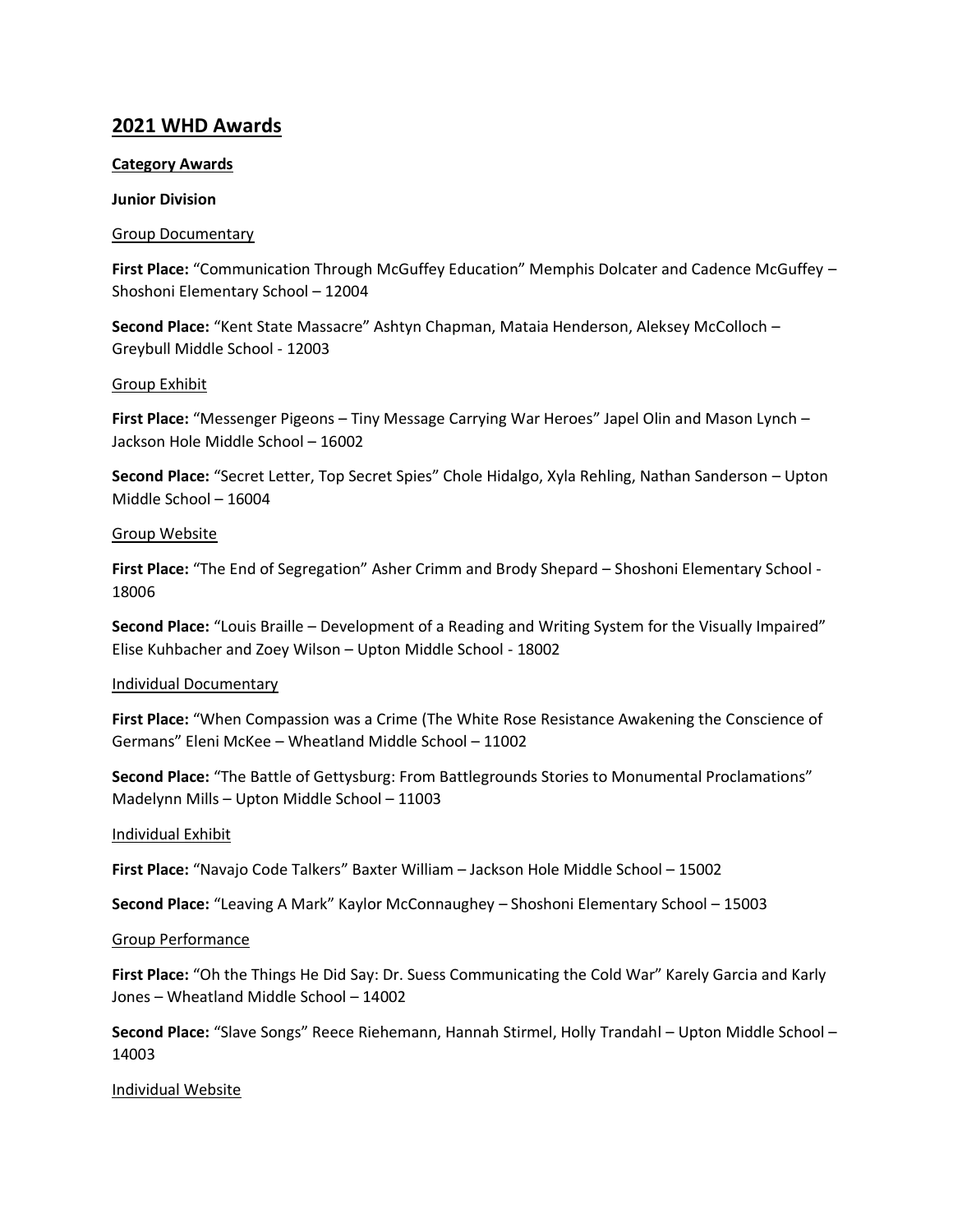**First Place:** "Phillis Wheatley: Communication Through Literature" Rylee Loebe – Upton Middle School – 17002

**Second Place:** ""Straight From the Horse's Mouth" Hippotherapy: The Silent Communication Between Horse and Rider." Kaylee Rasnake – Wheatland Middle School – 17004

#### Junior Paper

**First Place:** "Carrying the Message: How Carrier Pigeons Were Used to Communicate Important Messages Throughout History" Zoe Hoff – Torrington Middle School – 10004

**Second Place:** "Navajo Code Talkers: Cryptography in World War II" Jordan Nalani – Greybull Middle School – 10002

## **Senior Division**

#### Group Exhibit

**First Place** "Welcome to the Miss America Cattle Auction" Allen Sahale and Paula Medina – Cody High School – 26005

#### Individual Documentary

**First Place** "The Freedom Rides: Civil Disobedience, Crisis, and the Use of Non-Violence to Communicate the Realities of Oppression to America." Mia Brazil – Jackson Hole High School - 21005

**Second Place** "The Papers of the People: Native American Newspapers Throughout History" – Bailey Liebert – Cody High School – 21003

#### Individual Exhibit

**First Place:** "How Betty Friedan's Book the Feminine Mystique Communicated Feminism to the United States" Ella Rieker – Kelly Walsh High School – 25004

**Second Place:** "The Silent Scream: Fetal Ultrasound Becomes an Antiabortion Weapon" Fernanda Costilla-Correa – Jackson High School – 25002

#### Individual Website

**First Place:** "Women's Rights Communicated Through a Law: Title IX" Rylie Alberts – Kelly Walsh High School – 27004

**Second Place** "Purdue Pharma's False Promise: OxyContin and the Opioid Epidemic" Andrew Hanna – Jackson High School – 27002

#### Senior Paper

**First Place:** "Starving to Communicate: Cooking by Mouth and Phantom Cookbooks During the Holocaust" Ruby Homer-Wambeam – Laramie Homebeam Homeschool - 20005

**Second Place:** "The Pentagon Papers: How a Lack of Communication Created National Tension" Griffen Anderson – Jackson High School – 20003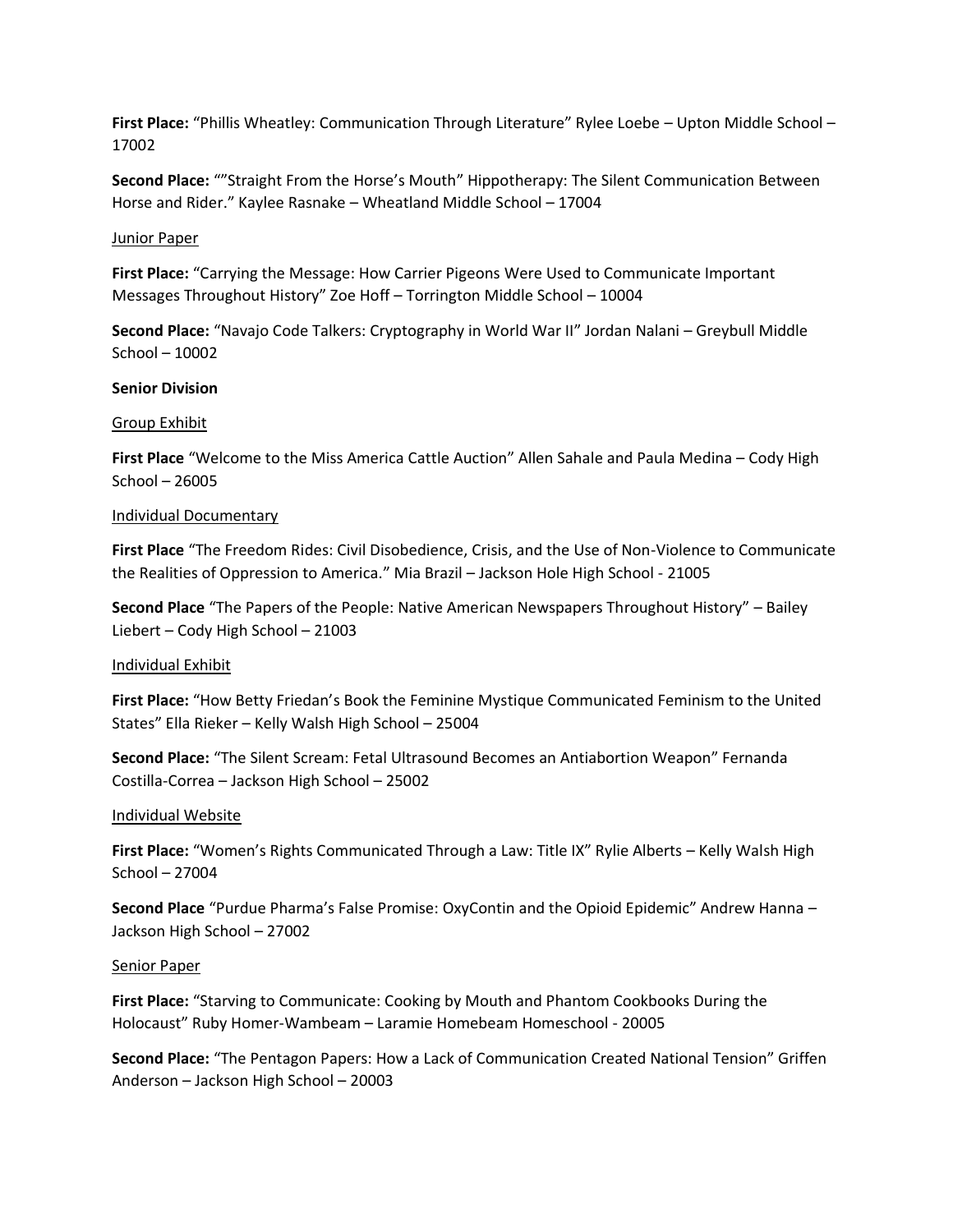# **Special Awards**

**America Heritage Center Native American Award** - \$100 for the best entry which illuminates a cultural or historical indigenous population.

"The Papers of the People: Native American Newspapers Throughout History" Bailey Liebert – Cody High School – 21003

**American Heritage Center Primary Sources Award -** \$200 for the entry with the best use of primary resources.

- "Disney's Use of Propaganda in WW2: Communicating Racism and Nationalism to Win the War" Sean Brice – Jackson Hole High School – 21001

**Cheyenne Frontier Days™ Old West Museum's American West Experience Award -** \$100 for an outstanding junior division and senior division entry which illuminates some aspect of the American experience in Idaho, Montana, Nevada, Arizona, New Mexico, Utah, Wyoming, or Colorado.

- "Leaving A Mark" Kaylor McConnaughey – Shoshoni Elementary School – 15003

**American Heritage Center's Caroline Lockhart Historic Newspaper Award -** \$100 each for an outstanding junior division and senior division entry which effectively integrates and utilizes historic newspapers in their research.

"The Papers of the People: Native American Newspapers Throughout History" Bailey Liebert – Cody High School – 21003

**Wyoming State Historical Society's Clara Jensen Award** - \$100 for the best entry on Wyoming History.

"Charles Belden: The Man Who Gave the West an Image" - Elisa Wachob - Cody High School -25007

**Colonial Dames Heritage Award Sponsored by the Wyoming Chapter of the Colonial Dames of America -** \$100 cash award for the outstanding entry dealing with family history.

"Communication Through McGuffey Education" Memphis Dolcater and McGuffey Cadence -Shoshoni Elementary School – 12004

**DAR History Award Sponsored by the Jacques Laramie Chapter of the Daughters of the American Revolution** - \$50 to an outstanding Junior Individual entry for any topic focusing on an outstanding woman in history.

- "Phillis Wheatley: Communication Through Literature" Rylee Loebe – Upton Middle School – 17002

**Gerald and Jessie F. Chambers Award Sponsored by the American Heritage Center -** \$500 to the outstanding Junior Division and Senior Division entries.

"When Compassion was a Crime (The White Rose Resistance Awakening the Conscience of Germans)" – Eleni McKee – Wheatland Middle School – 11002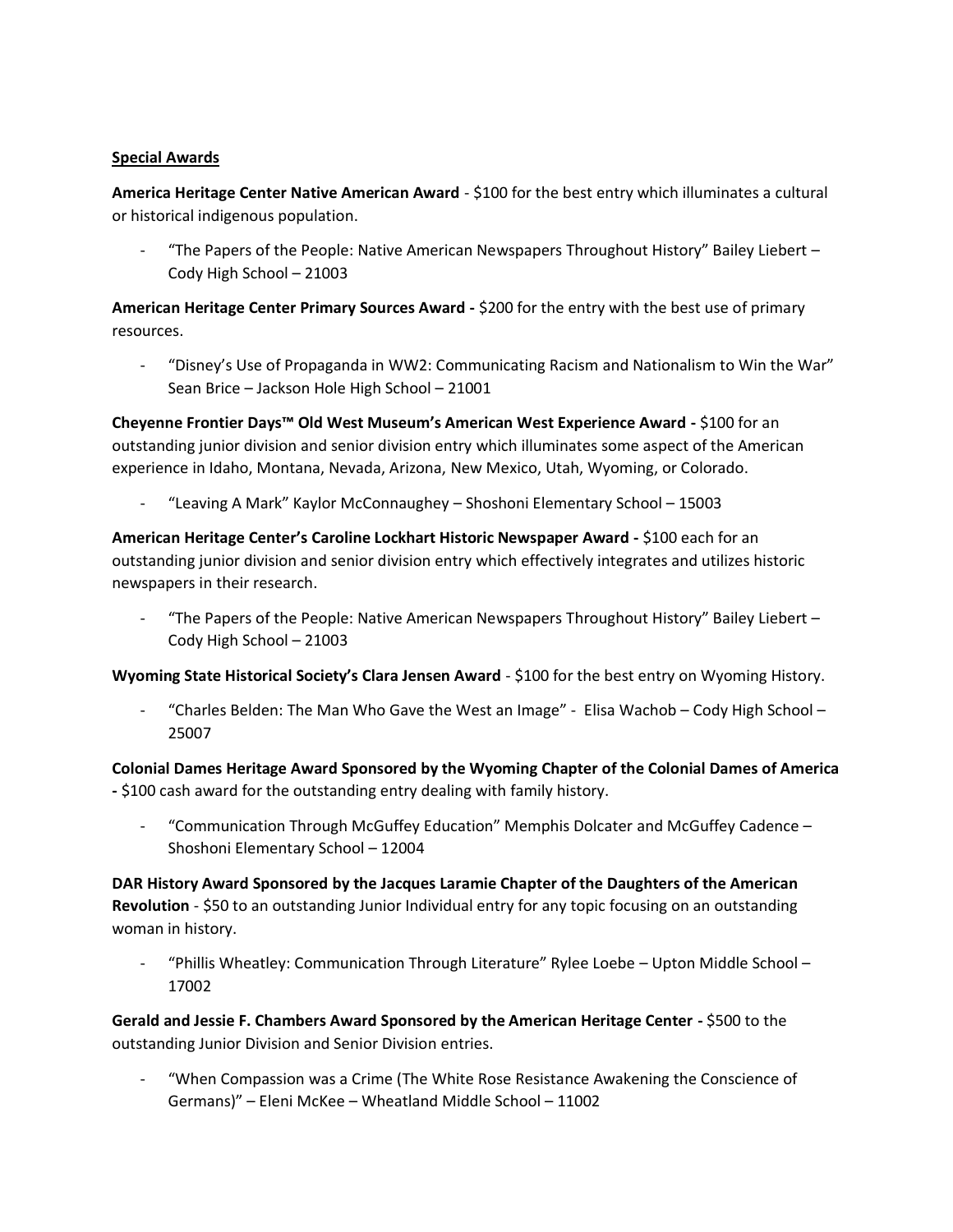- "Starving to Communicate: Cooking by Mouth and Phantom Cookbooks During the Holocaust" – Ruby Homer-Wambeam – Laramie Homebeam Homeschool – 20005

**Jurisprudence Award Sponsored by the Wyoming State Bar -** \$250 to the best Junior and Senior Division entries dealing with jurisprudence issues.

- "The Silent Scream: Fetal Ultrasound Becomes an Antiabortion Weapon" Fernanda Costilla-Correa – Jackson Hole High School – 25002

**Liz Byrd Cultural Diversity Award Sponsored by the American Heritage Center -** \$100 to the best entry that represents an aspect of cultural diversity or human rights.

- "" Actions Speak Louder than Words" Communicating Honor and Bravery" Delany Aurich and Camryn Mickelsen – Wheatland Middle School – 12002

**Dr. Robert Campbell Teacher Award Sponsored by the Joseph Stepans Family -** \$750 to a teacher who promotes student education in a way that includes the stories of marginalized people or communities in Wyoming through innovative strategies for instruction in choosing researching completing and presenting a topic (as evidenced by student entries from their school).

- Jeff Brazil – Jackson Hole High School

**Roger Williams International History Award Sponsored by the American Heritage Center -** \$100 for the best entry dealing with international issues.

- "An Iranian Hostage Crisis Communicated Through Protest" Olivia Hammell – Kelly Walsh High School – 25001

**Alan K. Simpson Institute for Western Politics and Leadership Award Sponsored by the Simpson Institute at the American Heritage Center -** \$250 for the best Junior and Senior Division entries dealing with political history and leadership.

- "Kent State Massacre" Ashtyn Chapman, Mataia Henderson, and Aleksey McColloch Greybull Middle School – 12003
- "Disney's Use of Propaganda in WW2: Communicating Racism and Nationalism to Win the War" – Sean Brice – Jackson Hole High School – 21001

**American Heritage Center's Creativity Award -** \$250 for the most creative entry.

- "Oh the Things He Did Say: Dr. Seuss Communicating the Cold War" Karely Garcia and Karly Jones – Wheatland Middle School – 14002

**William H. Barton Award Sponsored by the Wyoming State Historical Society -** \$100 for the best use of oral history in an entry.

- "Sports Illustrated the Covers: Communication" Caden Kisling – Shoshoni Elementary School – 15004

**Wyoming State Archaeological Society Award -** \$100 for the best entry with a focus on archaeology, biological anthropology, cultural anthropology, or linguistics.